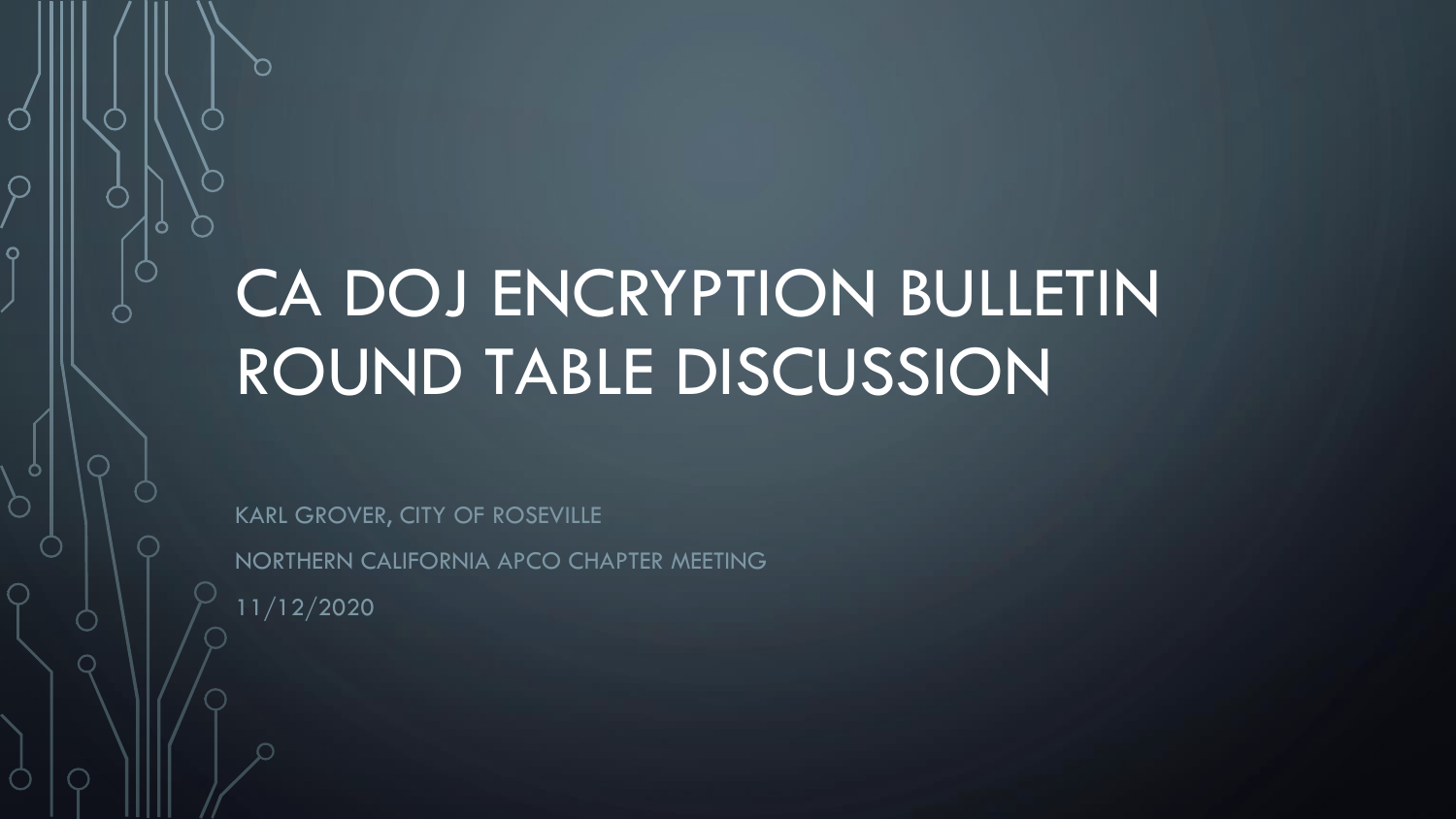#### AGENDA

- What's the Bulletin and Why is it Important?
- What is Encryption?
- How Can My Agency Comply?
- When Does My Agency Need to Respond?
- Resources
- Round Table Discussion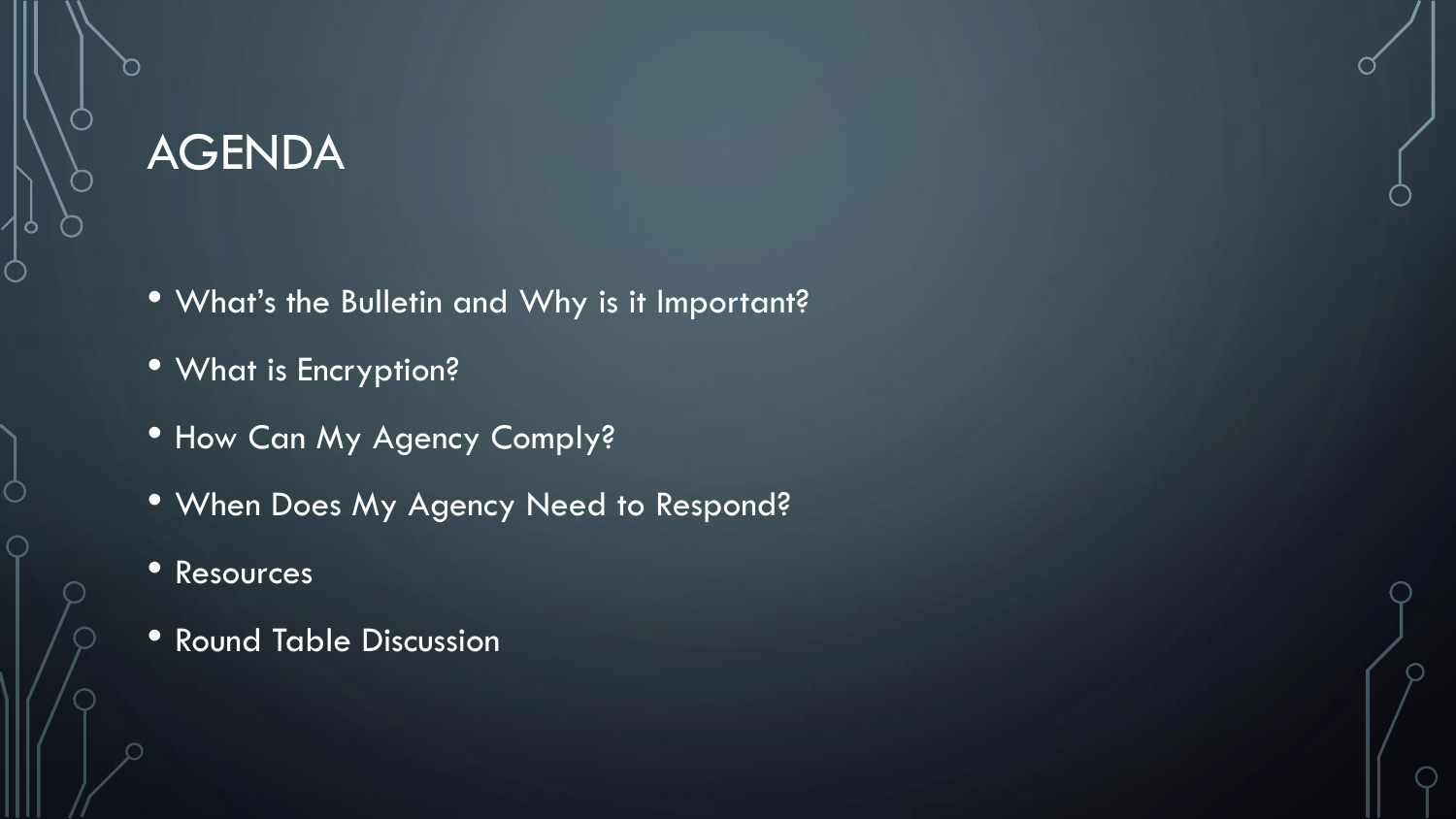#### WHAT'S THE BULLETIN AND WHY IS IT IMPORTANT?

- CalDOJ Bulletin #20-09-CJIS released 10/12/2020
- FBI and CalDOJ require radio transmission of CJI and PII to be encrypted
	- **Criminal Justice Information-** criminal history i.e. arrest records, wanted persons, etc.
		- Restricted vs. Unrestricted categories in CJIS Security Policy
	- **Personally Identifiable Information-** name, SSN, passport #, military ID, ID #, DL, etc.
- Ensures protection of sensitive data as defined in FBI and CLETS policies, practices and procedures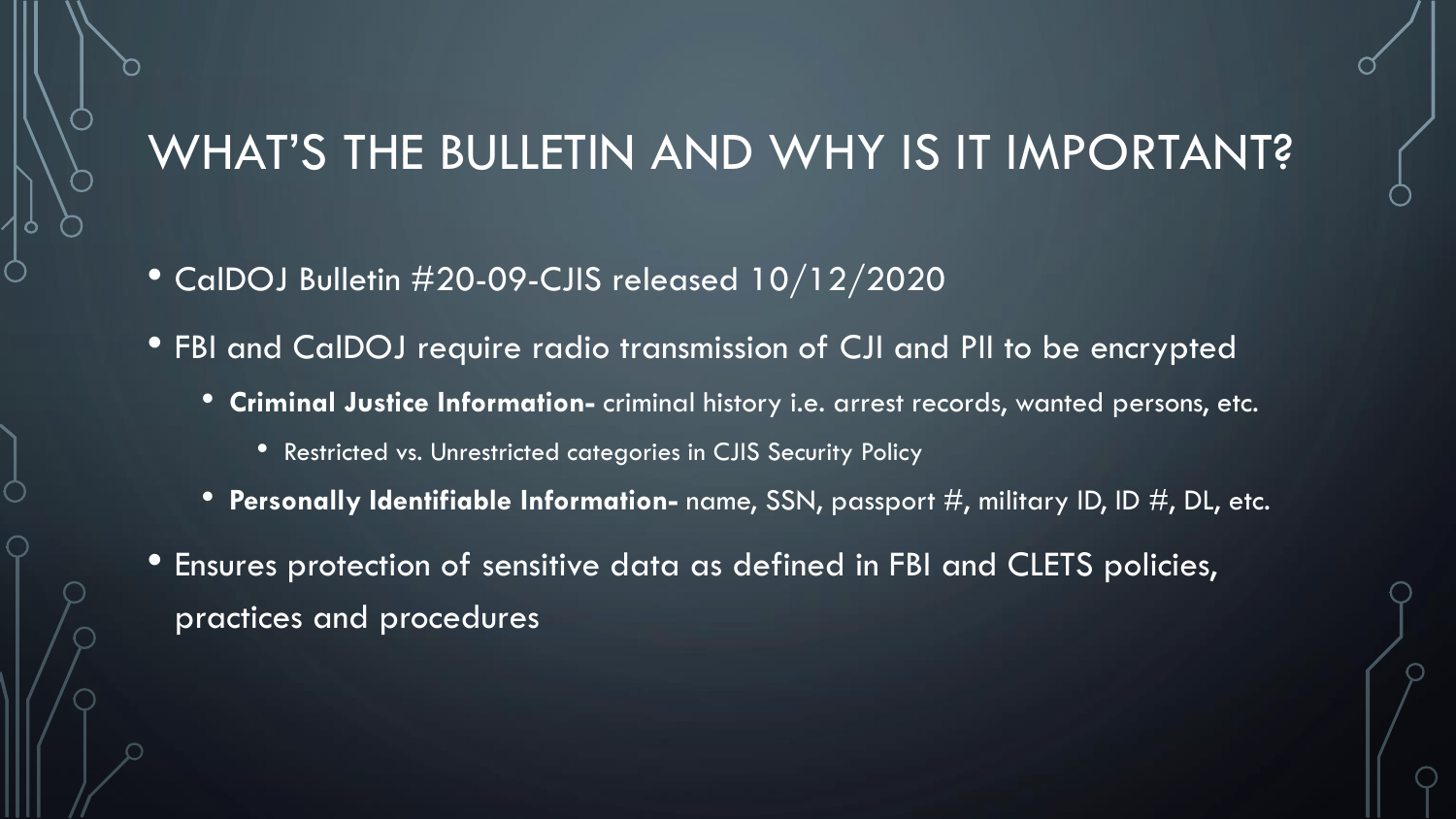## WHAT IS ENCRYPTION?

- Encryption is a method of scrambling data so that ONLY authorized parties can RX
- Encrypted and "clear" communications typically have the same coverage and clarity
- Encrypted transmissions can only be decrypted by radios that are capable of, provisioned, AND programmed to do so
	- WARNING: encrypting ALL transmissions decreases transparency and increases interoperability challenges with other agencies plus may face additional challenges (i.e. failed AB-1555)
- Different algorithms (i.e. ADP, DES, AES) and key bit sizes (i.e. 40, 128, 256)
	- Federal standard  $=$  AES 256-bit
- Encryption best practices plan, standards, program, train, test, key mgmt., outreach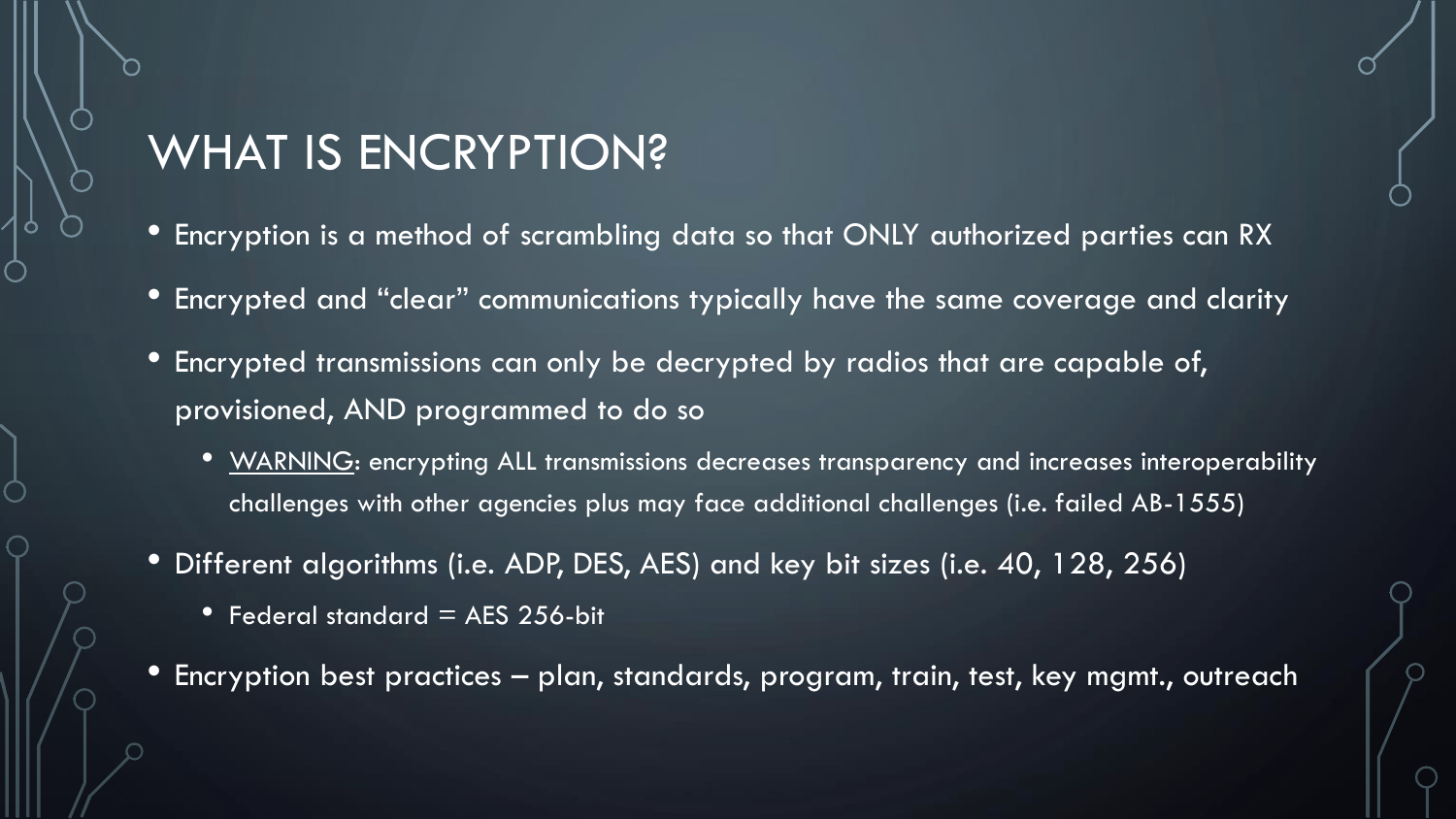#### HOW CAN MY AGENCY COMPLY?

- To comply with FBI and DOJ requirements, there are 2 options:
	- 1- Encrypt radio traffic with acceptable standards
		- Provides the ability to securely broadcast all CJI and all combinations of PII
		- 128-bit or higher per CJIS Security Policy
	- 2- Change agency policy to restrict radio transmission of certain CJI & PII
		- Use the radio except when sending restricted CJI and some combinations of PII
			- Alternative acceptable methods include MDC's and cell phones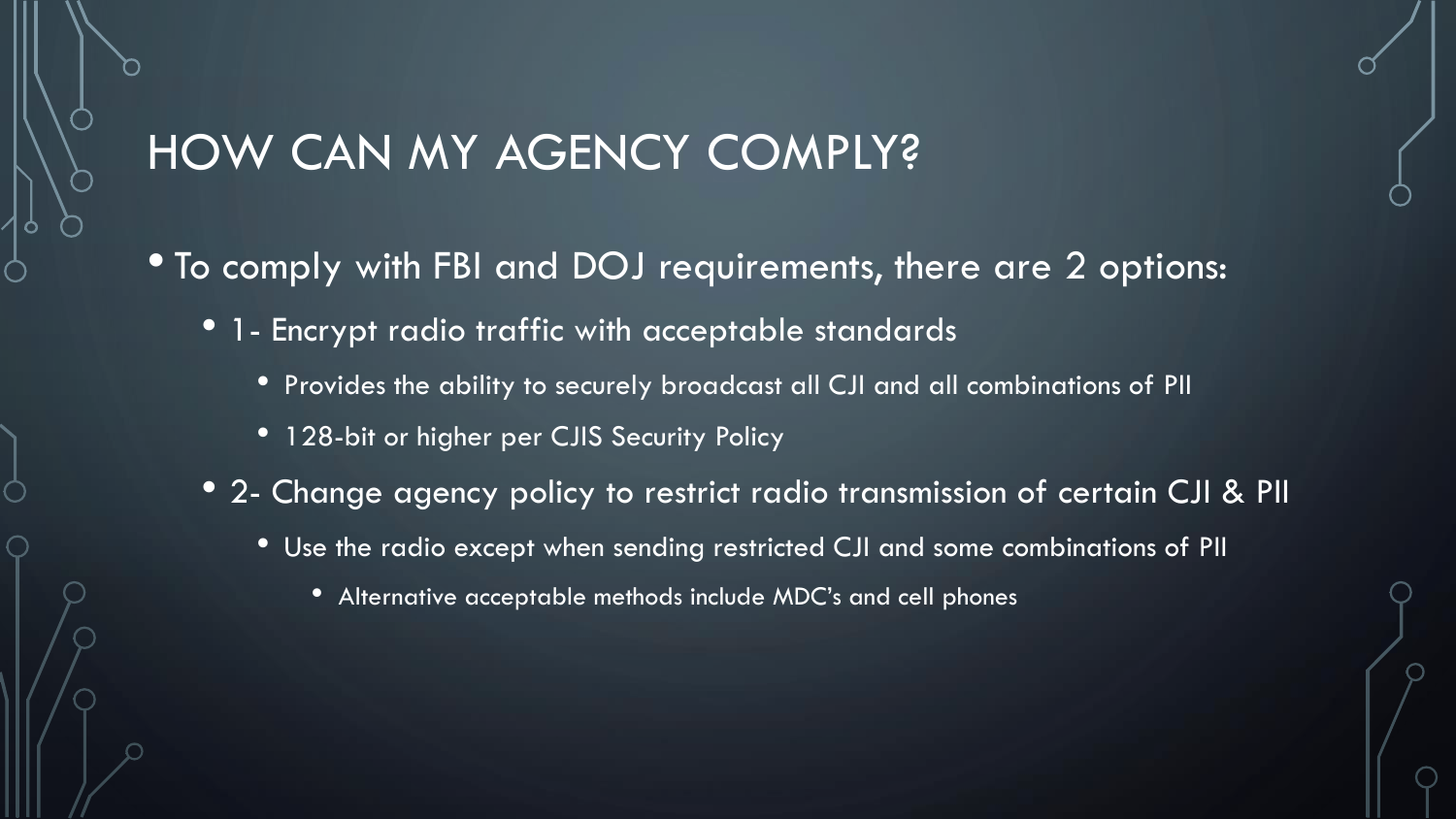## WHEN DOES MY AGENCY NEED TO RESPOND?

- If your agency is not currently in compliance, then an Implementation Plan must be sent to Cal DOJ by 12/31/2020
	- Note: DOJ understands this can have significant operational, technical and/or financial impacts so it should be restated  $\overline{\text{DOL}}$  expects a plan not a solution by 12/31/2020
- The implementation plan should include:
	- Agency letter head signed by the Agency Head (i.e. Chief, Sheriff)
	- Detailed description of how:
		- communications will be brought into compliance; or;
		- how the risks will be mitigated via policy change
	- Estimated timeline to implement encryption or policy change in order to achieve compliance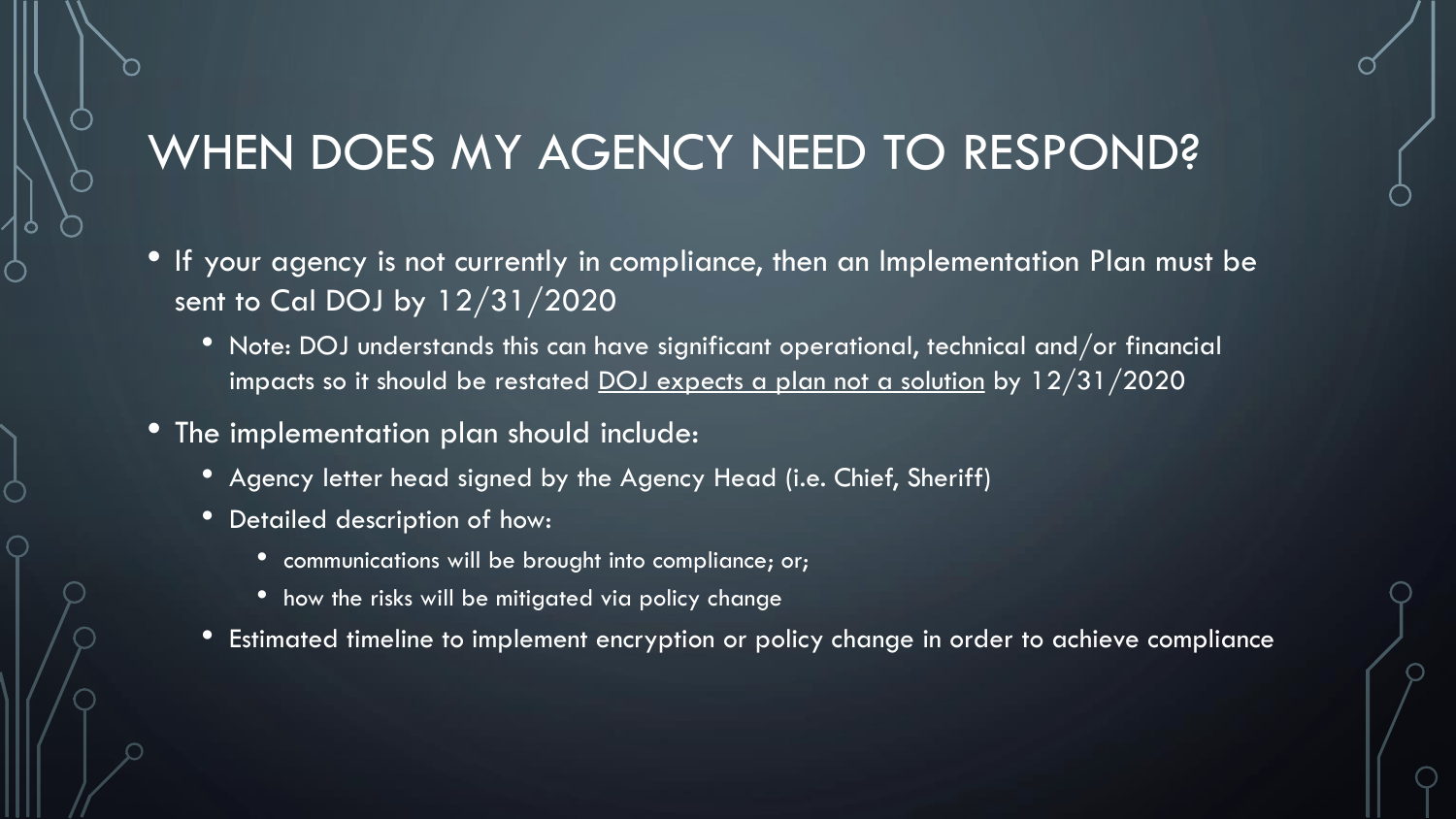### RESOURCES

• CalDOJ bulletin link:

[https://oag.ca.gov/sites/all/files/agweb/pdfs/info\\_bulletins/20-09-cjis.pdf](https://oag.ca.gov/sites/all/files/agweb/pdfs/info_bulletins/20-09-cjis.pdf)

- CalDOJ contact info:
	- Different agencies have different DOJ reps depending on geographic area
		- Contact your agency's representative via DOJ's CLEW (CA Law Enforcement Web, <http://clew.doj.ca.gov/>)
	- Or, email the CLETS Administration Section @ [CAS@doj.ca.gov](mailto:CAS@doj.ca.gov) or call (916) 210-4240
- FBI CJIS Security Policy (i.e. 5.10.1.2 Encryption, page #64)

<https://www.fbi.gov/services/cjis/cjis-security-policy-resource-center>

• AB-1555: failed, but would require encrypted audio to be provided & released to requestors

[https://leginfo.legislature.ca.gov/faces/billTextClient.xhtml?bill\\_id=201920200AB1555](https://leginfo.legislature.ca.gov/faces/billTextClient.xhtml?bill_id=201920200AB1555)

• DHS Cyber & Infrastructure Security Agency – Encryption best practices

<https://www.cisa.gov/publication/encryption>